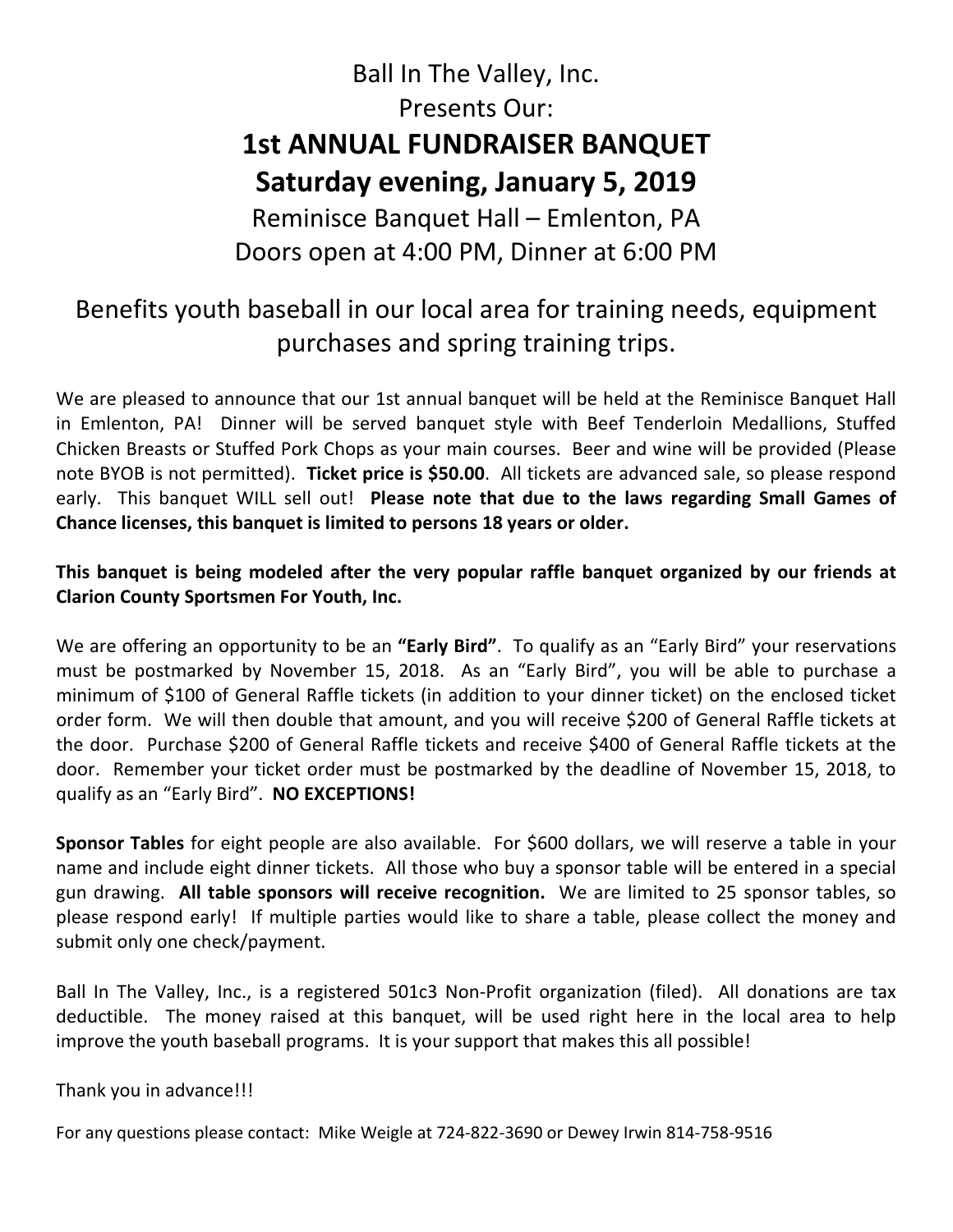

# 1st Annual Fundraising Banquet

*Benefits youth baseball in our local area for training needs, equipment purchases and spring training trips.* 

**When: Saturday, January 5, 2019 Where: Reminisce Banquet Hall, Emlenton, PA Time: Doors open at 4pm, Dinner at 6pm** 

## **Ticket Price - \$50 (advance sale only)**

- **Includes dinner, drinks & door prize**
- **Raffles featuring 25+ guns, sporƟng goods, etc.**
- **Stretch Raffle and Card Games**
- **Wall of Guns, Wall of Handguns and Other Games**

**Registration forms are available on our Facebook event page or at the following local sportsman's clubs and businesses:** 

- **Sportsmen OuƞiƩers The Allegheny Grille**
- 





**Any quesƟons? Please contact: Mike Weigle at: mweigle09@gmail.com or 724-822-3690 or** 

**Dewey Irwin at: johnirwin@alleghenygrille.com or 814-758-9516**